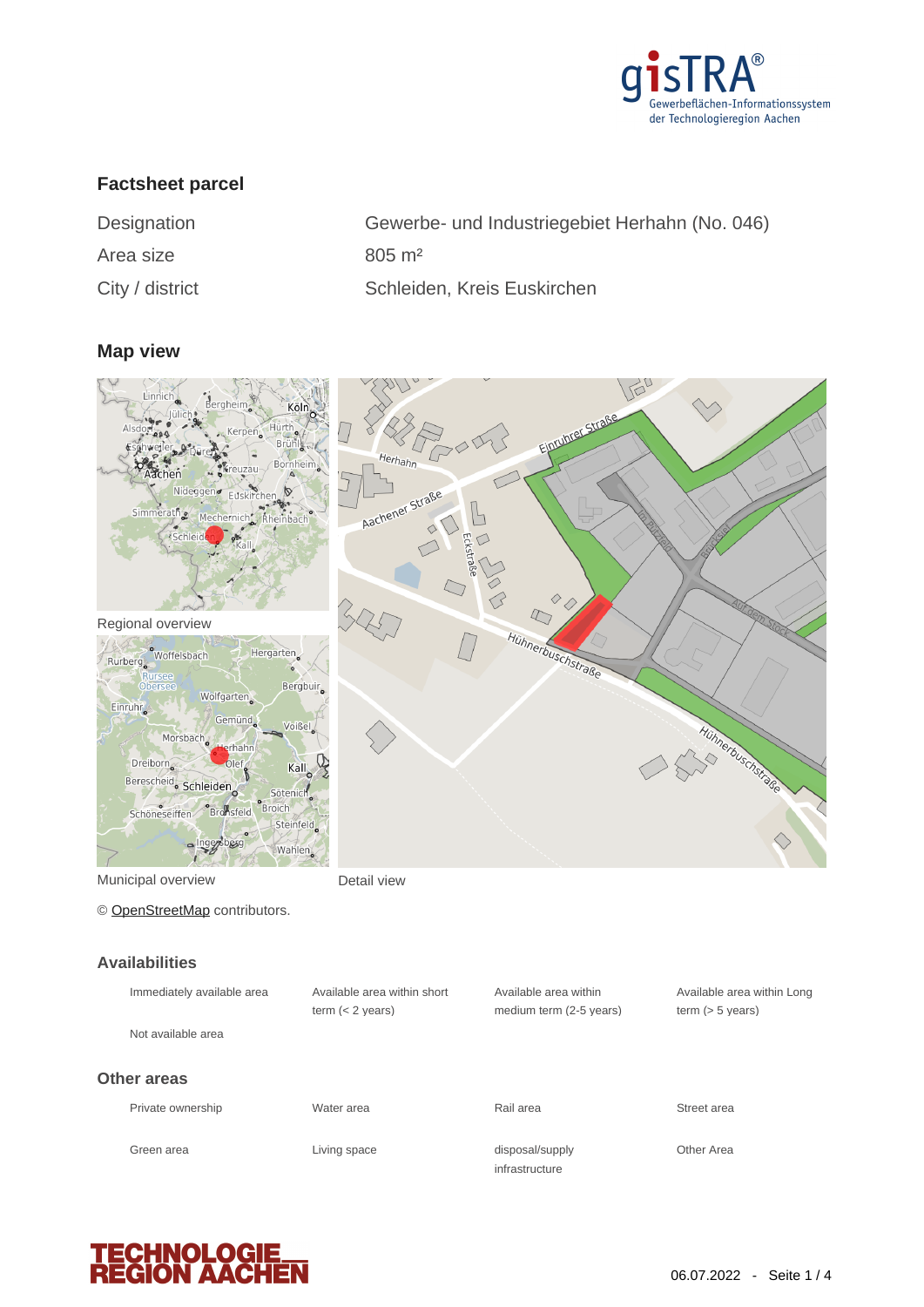

# **Parcel**

| Area size        | $805 \; \text{m}^2$        |
|------------------|----------------------------|
| Price            | On Demand                  |
| Availability     | Immediately available area |
| Area designation | Commercial zone            |
| Restriction      | Yes                        |
| <b>Divisible</b> | <b>No</b>                  |
| 24h operation    | No                         |

## **Commercial zone**

Herhahn - industrial area

In the Herhahn commercial zone (total area 165,000 m²) approx. 70,000 m² are still available for your business. The only declared industrial zone in the southern part of the Euskirchen district also offers space for companies with high emission levels. The lots still available can be parceled as required. Up to 80% of the lot area may be built on. The purchase price (including initial development and sewage connection charge) is only EUR 11.50/m². Under certain circumstances up to 15% of investments can be subsidized.

| Location                  | Solitary location                                     |
|---------------------------|-------------------------------------------------------|
| Main companies            | C.L. Rick (Paperland, Pap Star)                       |
| Industrial tax multiplier | 413.00 %                                              |
| Price range               | from 11.50 €/m <sup>2</sup> to 11.50 €/m <sup>2</sup> |
| Regional important?       | No.                                                   |





Erreichbarkeit in 20 Minuten: 30.000 Einwohner

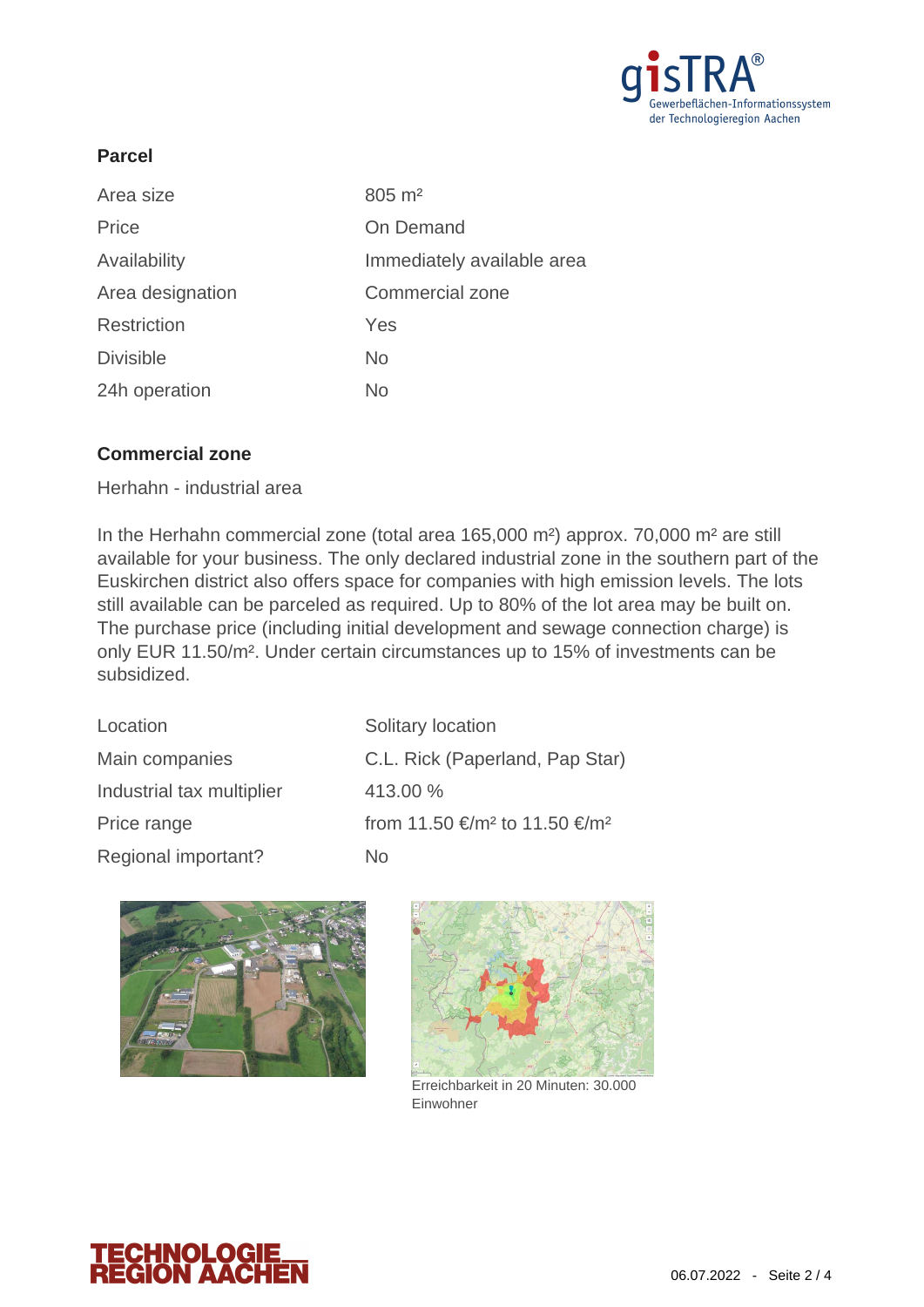

# **Transport connections**

|                  |                       | <b>Distance</b> |       |
|------------------|-----------------------|-----------------|-------|
|                  |                       | [km]            | [min] |
| Freeway          | A <sub>1</sub>        | 23.7            | 21    |
| Highway          | <b>B266</b>           | 0.7             | 2     |
| Airport          | Köln-Bonn             | 78.1            | 57    |
|                  | Maastricht-Aachen     | 90.3            | 70    |
| Port             | Am Godorfer Köln      | 61.4            | 49    |
|                  | Lüttich               | 80.6            | 65    |
| Railway          | AC-Hbf                | 45.4            | 57    |
|                  | Köln-Hbf              | 71.6            | 60    |
| Public transport | <b>Bushaltestelle</b> | 0.8             | 3     |

## **Information about Schleiden**

The state development plan for Nordrhein-Westfalen designates Schleiden as a regional center catering for between 50,000 and 100,000 inhabitants in the Schleiden Valley catchment area. This is reflected in the local infrastructure and leisure amenities. The Schleiden Valley is a focal point in the North Eifel region and offers favorable conditions for the development tourism and commerce. In particular, it serves as a recreational area for the urban centers Cologne/Bonn, Düsseldorf and Aachen.